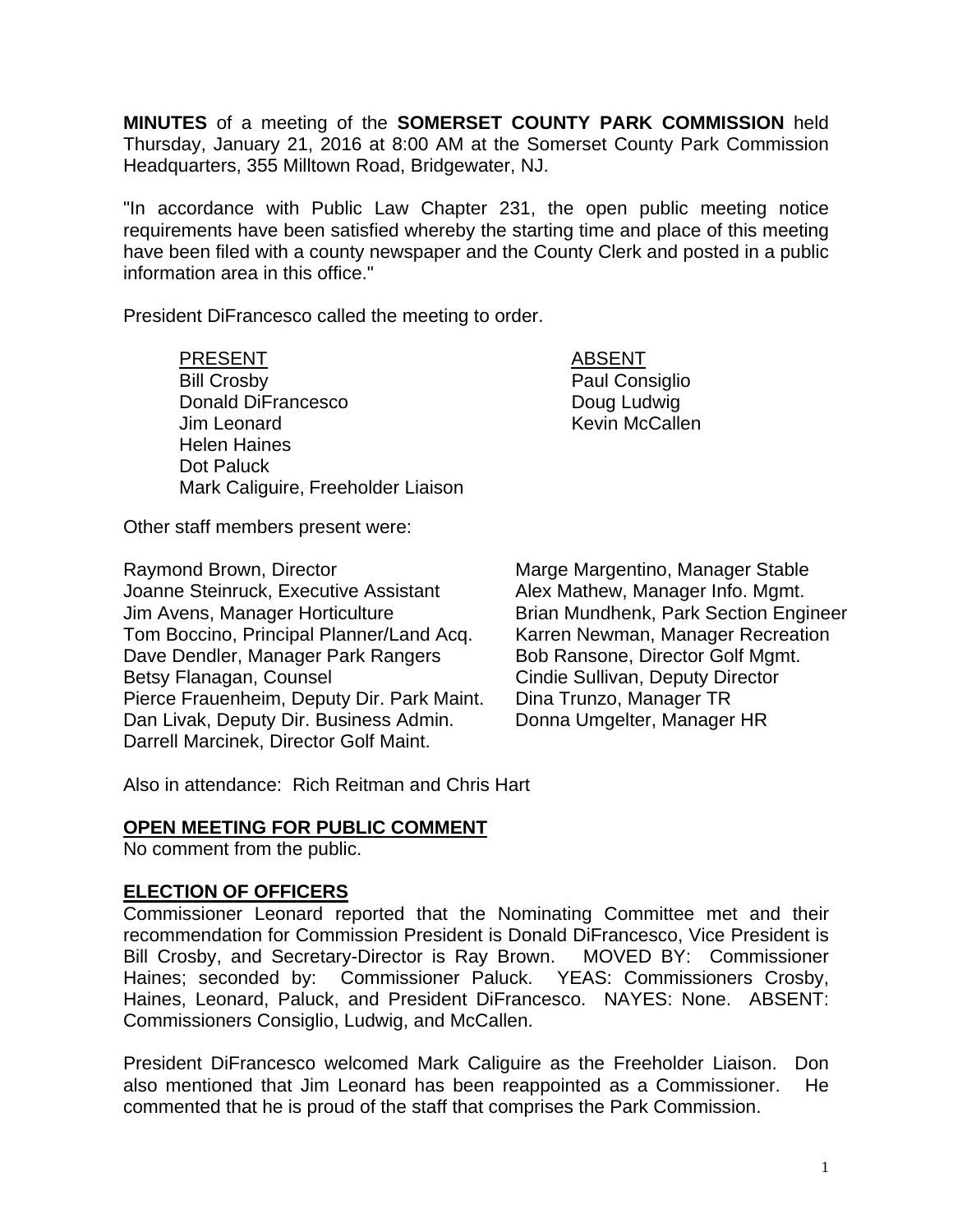# **SERVICE AWARDS**

President DiFrancesco presented a 20 year service award to Jim Avens.

# **APPROVAL OF THE MINUTES**

President DiFrancesco called for the approval of the minutes of the Close Out meeting held December 30, 2015. MOVED BY: Commissioner Crosby; seconded by: Commissioner Leonard. YEAS: Commissioners Crosby, Haines, Leonard, Paluck, and President DiFrancesco. NAYES: None. ABSENT: Commissioners Consiglio, Ludwig, and McCallen.

# **APPROVAL OF BILLS FOR PAYMENT**

## **Resolution R16-001 – Payment of Claims**

Resolution authorizing payment of bills for \$1,142,344.21 comprising of check numbers 4696-4778. MOVED BY: Commissioner Crosby; seconded by: Commissioner Haines. YEAS: Commissioners Crosby, Haines, Leonard, Paluck, and President DiFrancesco. NAYES: None. ABSENT: Commissioners Consiglio, Ludwig, and McCallen.

# **DIRECTOR'S REPORT**

Director Brown submitted a report for the month of December 2015.

### **Resolution R16-002 – Thanks and Appreciation to Christopher Paladino**

Resolution thanks Christopher Paladino for his years of service as a Commissioner. MOVED BY: Commissioner Crosby; seconded by: Commissioner Leonard. YEAS: Commissioners Crosby, Haines, Leonard, Paluck, and President DiFrancesco. NAYES: None. ABSENT: Commissioners Consiglio, Ludwig, and McCallen.

President DiFrancesco reported that a new appointment will be announced in the near future.

### **Resolution R16-003 – Thanks and Appreciation to Brian Mundhenk**

Resolution thanks Brian Mundhenk for his years of service as the Park Commission Engineer. MOVED BY: Commissioner Crosby; seconded by: Commissioner Paluck. YEAS: Commissioners Crosby, Haines, Leonard, Paluck, and President DiFrancesco. NAYES: None. ABSENT: Commissioners Consiglio, Ludwig, and McCallen.

## **COMMISSIONER CORRESPONDENCE**

- 1. Letter from Warren Township approving the conditions the Park Commission has set for the implementation of the 2016 phase.
- 2. Letter of resignation from Christopher Paladino.
- 3. List of Open Public Meeting dates for the New Jersey Water Supply Authority and Notice of Rate Proposal for the Raritan Basin System.
- 4. Letter from the Regional Center Partnership of Somerset County reminding the Park Commission to appoint Park Commission representatives.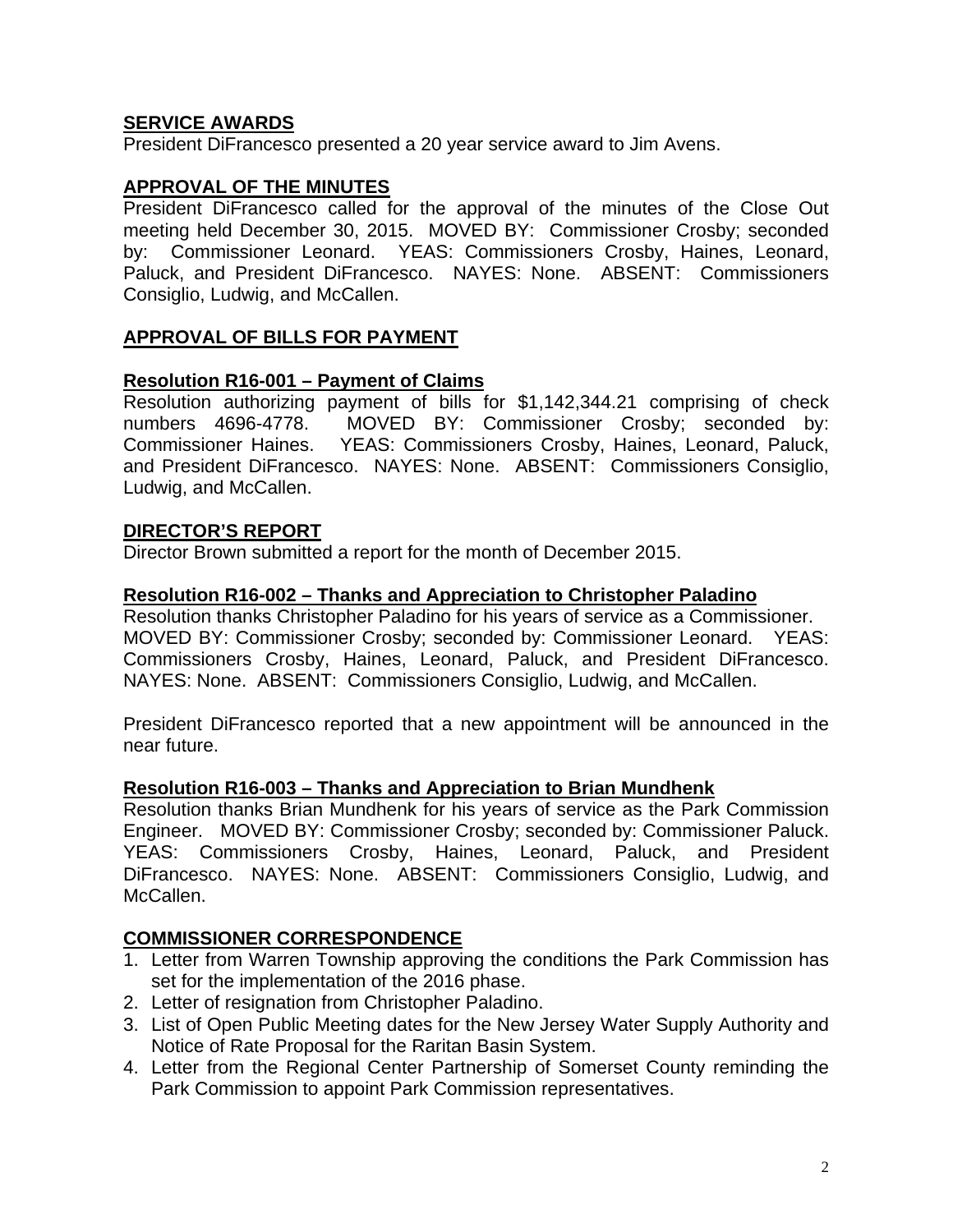5. Notice from New Jersey Water Supply Authority regarding the re-adoption of the N.J.A.C. 7:11 rules for a seven-year period.

# **CONSENT AGENDA**

# **RESOLUTIONS**

The following resolutions were MOVED BY: Commissioner Crosby; seconded by: Commissioner Haines. YEAS: Commissioners Crosby, Haines, Leonard, Paluck, and President DiFrancesco. NAYES: None. ABSENT: Commissioners Consiglio, Ludwig, and McCallen.

## **Resolution R16-004 – Transfer of Appropriations (Reserves)**

Resolution transfers the reserved appropriations.

## **Resolution R16–005 – Designating Representation to the Regional Center Partnership of Somerset County**

Resolution designates Raymond Brown to serve as the voting representative and Cynthia Sullivan to serve as the alternate.

## **Resolution R16–006 – Designating Representation to the Open Space Advisory Committee**

Resolution designates Commissioner Helen Haines as the Park Commission representative and Walter F. Rusak as the Citizen Member.

# **Resolution R16-007 – Accepting the County of Somerset Award of a Contract for Audit and Accounting Services for 2016**

Resolution accepts the County award of a contract to Suplee Clooney & Company.

## **Resolution R16-008 – Designating Custodians of Bank Depositories**

Resolution designates the custodians for 2016.

## **Resolution R16-009 – Designating Custodians of Petty Cash**

Resolution designates the custodians for 2016.

# **Resolution R16-010 – Adopting the ADA Notice and Grievance Procedure**

Resolution adopts the procedure.

## **Resolution R16-011 – Authorizing Contract from Cooperative Pricing Bid for Golf Course and Park Maintenance Materials**

Resolution awards a contract to Andre & Sons, Britton Industries, CPS, Davisson Golf, Fertl-Soil Turf Supply, Fisher & Son Co., Grass Roots Turf Products, L.M.I., Mitchell Products, Plant Food Co., Primos Products, Reed Perrine Sales, Seeton Turf Warehouse, SiteOne Landscape, Terre Co., Tri-State Materials, and Tuckahoe Sand & Gravel.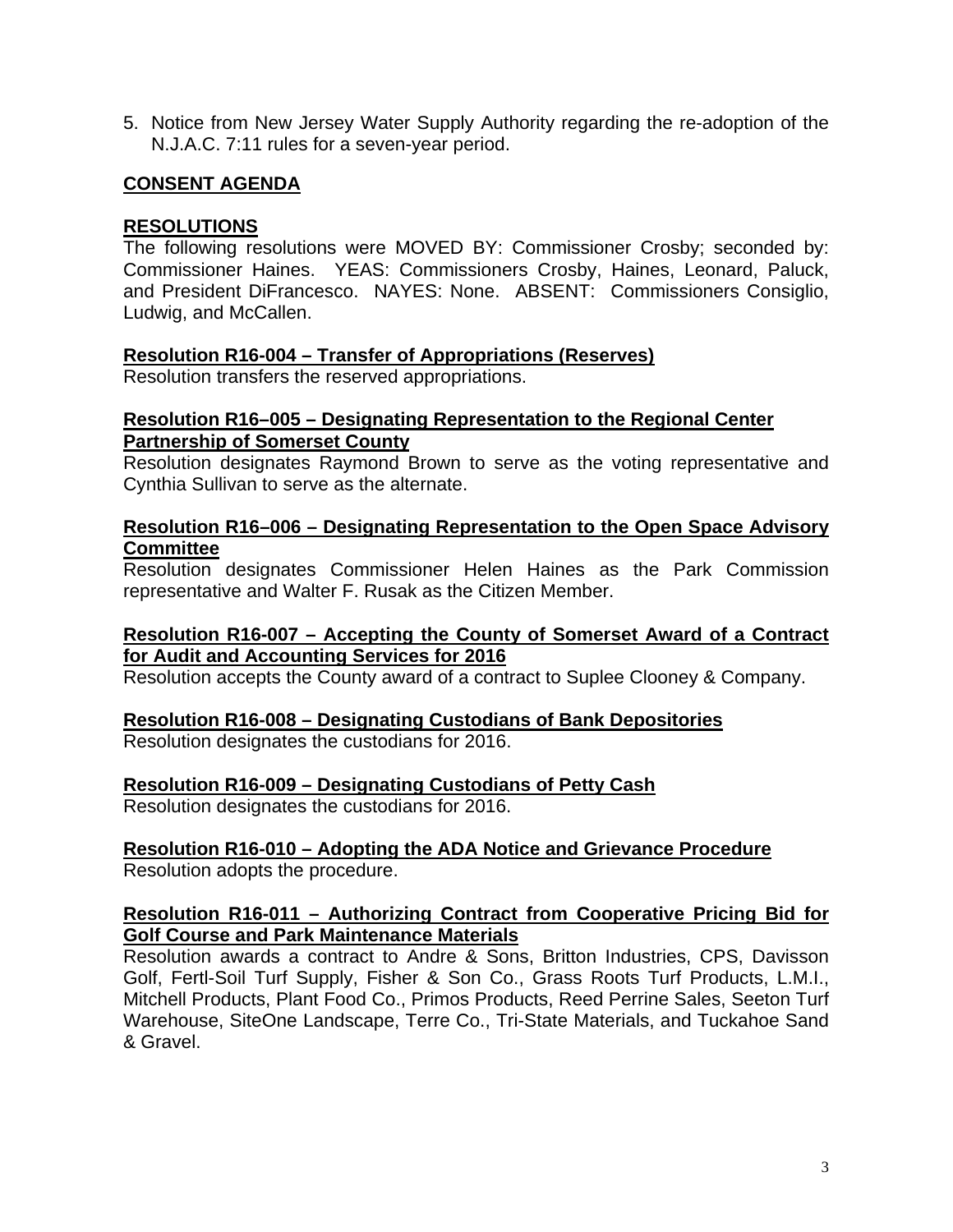# **FINANCE/BUSINESS ADMINISTRATION**

President DiFrancesco, Chair of the Committee, submitted a report for the month of December 2015.

Director Brown reported that there is a Finance Committee meeting this morning to discuss the year end results. A meeting with the County will be scheduled to discuss the 2016 budget.

## **HUMAN RESOURCES**

A report was submitted for the month of December 2015.

# **LEISURE SERVICES**

A report was submitted for the month of December 2015.

Cindie Sullivan, Deputy Director reported that the annual Sponsorship Breakfast will be held on Friday, February 5 at North Branch Park. Cindie encouraged everyone to attend to thank the support received throughout the year. Verizon FIOS 1 Push Pause NJ weekly news showcased two segments. One was of Lord Stirling Stable and the other was of the Duke Island Park Walkers. Karren Newman has been busy with the Employee Wellness program. She has scheduled six lunches in three months. It is a program where employees can share their expertise, on topics such as healthy eating, meditation, and addiction. Cindie thanked Karren and everyone involved for those programs.

## **GOLF MANAGEMENT**

Commissioner Paluck, Chair of the Committee, submitted a report for the month of December 2015.

Bob Ransone, Deputy Director Golf Management reported that the maintenance staff is performing routine maintenance. The first indoor golf simulator was installed at the Learning Center in mid-December 2015. Open houses for the simulator were held in December. The simulator has generated more than \$2,500 for the first two weeks in January. TV12 and FIOS1 aired a segment on the golf simulator. The simulator is available for \$50 per hour Monday through Thursday and \$60 per hour Friday, Saturday, and Sunday. Food can be catered to the Learning Center while using the simulator. Golf rounds and revenue in January 2016 have already surpassed rounds and revenue for January and February 2015. The golf courses will be represented at the Metropolitan and New Jersey State Golf Shows. An e-mail blast will be distributed tomorrow promoting the golf simulator.

Commissioner Paluck reported that other golf courses that have installed a golf simulator are very happy. Dot complimented the golf staff on the innovative thinking. Commissioner Leonard stated the simulator is an example of an indoor activity that should help with revenue. Bob reported that Neshanic Valley and Spooky Brook Golf Courses will remain open throughout the winter.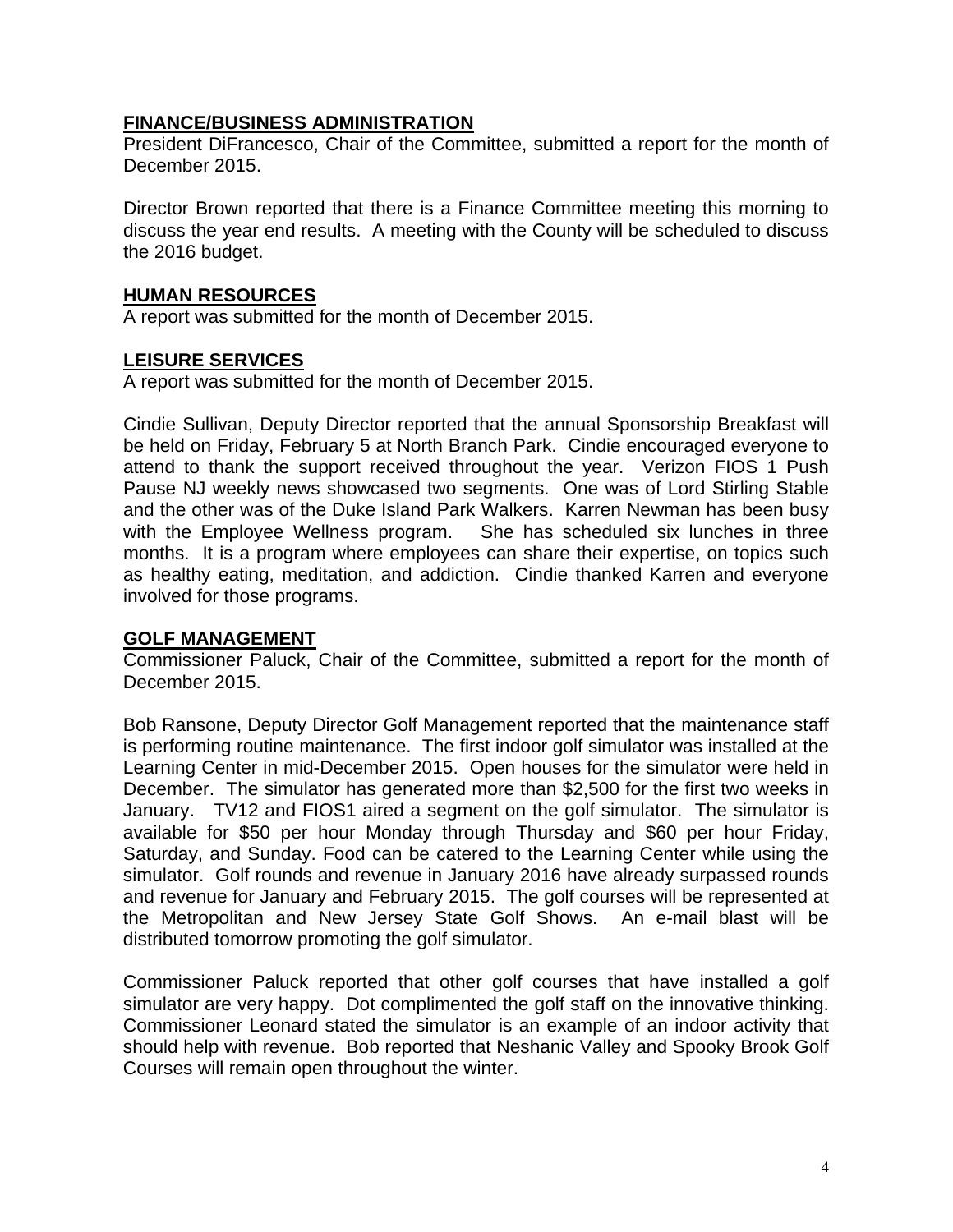# **INFORMATION MANAGEMENT**

Commissioner McCallen, Chair of the Committee, submitted a report for the month of December 2015.

Dan Livak, Deputy Director Business Administrator reported that Alex and his staff have been working on the VoIP telephone upgrade project. A meeting is scheduled in February with the County to discuss the implementation. The VoIP system will update and enhance the current technology and result in substantial savings. Director Brown reported this is long overdue and hopefully this project will move forward.

## **VISITOR SERVICES**

Commissioner Crosby, Chair of the Committee, submitted a report for the month of December 2015.

Dave Dendler, Manager Park Rangers reported that staff continually monitors the ice on ponds for ice skating. The Deer Management program continues. Dan Livak will contact the hunters at the end of the season for final numbers.

# **PROPERTY MANAGEMENT**

Commissioner Crosby, Chair of the Committee, submitted a report for the month of December 2015.

Dan Livak, Deputy Director Business Administrator reported that new land parcels have been acquired in the Sourlands and Franklin Township (Trap Rock). The parcels will be evaluated with the assistance of the Park Rangers and Tom Boccino from the County in order to determine their suitability as hunting parcels as they are not viable farm parcels. Recommendation will then be submitted for approval. Additions to the licensed parcels will increase revenue to the Park Commission.

## **PLANNING AND LAND ACQUISITION**

Commissioner Haines, Chair of the Committee, submitted a report for the month of December 2015.

# **CAPITAL FACILIITES – CONSTRUCTION and ENGINEERING**

A report was submitted for the month of December 2015.

Ray Brown, Director reported that a Capital Facilities meeting was held to review the 2016 projects. It was a last opportunity to meet with Brian. Ray thanked Brian for all his assistance and support.

## **PARK MAINTENANCE & HORTICULTURE**

A report was submitted for the month of December 2015.

Jim Avens, Horticulture Manager reported that Buck Garden was featured in Fine Gardening magazine's Garden Photo of the Day blog, their Facebook page, and e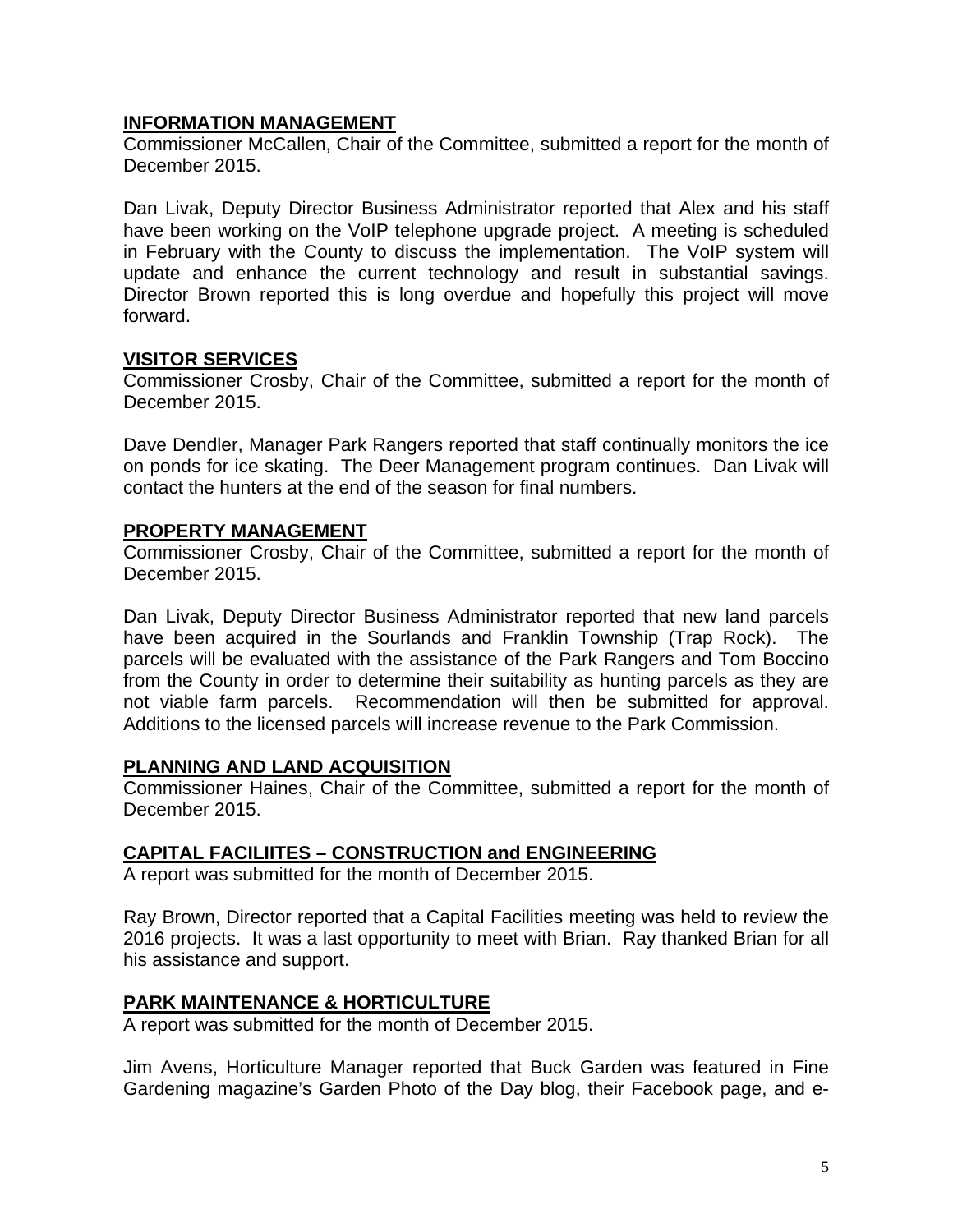mail blast distribution. This included photos of holiday decorations made of natural materials by Buck Garden staff. Colonial Park Garden staff held a Holiday Kissing Ball Workshop at Headquarters. This program had ten participants and was featured on the Verizon FIOS 1 Push Pause NJ weekly news. Staff is planning to hold the Arbor Day Native Tree Give away this year at EEC and the Rose Garden on Friday, April 29 and Saturday April 30. Upcoming Horticulture events include a Tropical Houseplant Workshop that will be taught by Colonial Park Garden staff on January 30. The ninth annual Art and Photography Exhibit will be held in the Visitor Center at Buck Garden on weekdays from February 22 through March 11.

Pierce Frauenheim, Deputy Director Maintenance reported that staff is preparing for the snow. Commissioner Crosby commented that he noticed a problem at East County Park and after bringing it to the attention of Pierce and his staff it was corrected in a matter of days. Bill thanked Pierce and his staff. Commissioner Paluck commented on the nice work the staff is doing to maintain Natirar.

## **AUDIT COMMITTEE**

Dan Livak, Deputy Director Business Administrator reported that meetings with the auditors should begin within the next few months in order to provide them with the necessary information to begin and complete the audit of the Park Commission for the 2015 fiscal year.

## **FREEHOLDER'S REPORT**

Freeholder Caliguire reported that he is happy to be the Freeholder Liaison. He has a lot of respect for the dedication of staff and the history of the Park Commission. The park system is amazing and it is a goal to maintain the parks system as a jewel in the crown. The management team has been hired with no preconceived notions and they have been told to look at the information objectively.

## **OLD BUSINESS**

Director Brown reported that the management consultants will be at headquarters the week of January 25. The preliminary discussions so far have been positive.

President DiFrancesco reported that this study is in no way meant to cut the budget. Commissioner Leonard reported that he is hopeful the management consultants will help maintain the quality of the park system and assist with the revenue deficit. The parks are a jewel in the crown and need to be maintained at that level. Ray commented that the 2016 Committee and Liaison appointment list has been distributed. Let Ray know if there are any changes with the appointments. Commissioner Haines asked if a date has been determined as to when the management consultants' report will be completed. Ray stated that he was not sure.

## **NEW BUSINESS**

No new business to report.